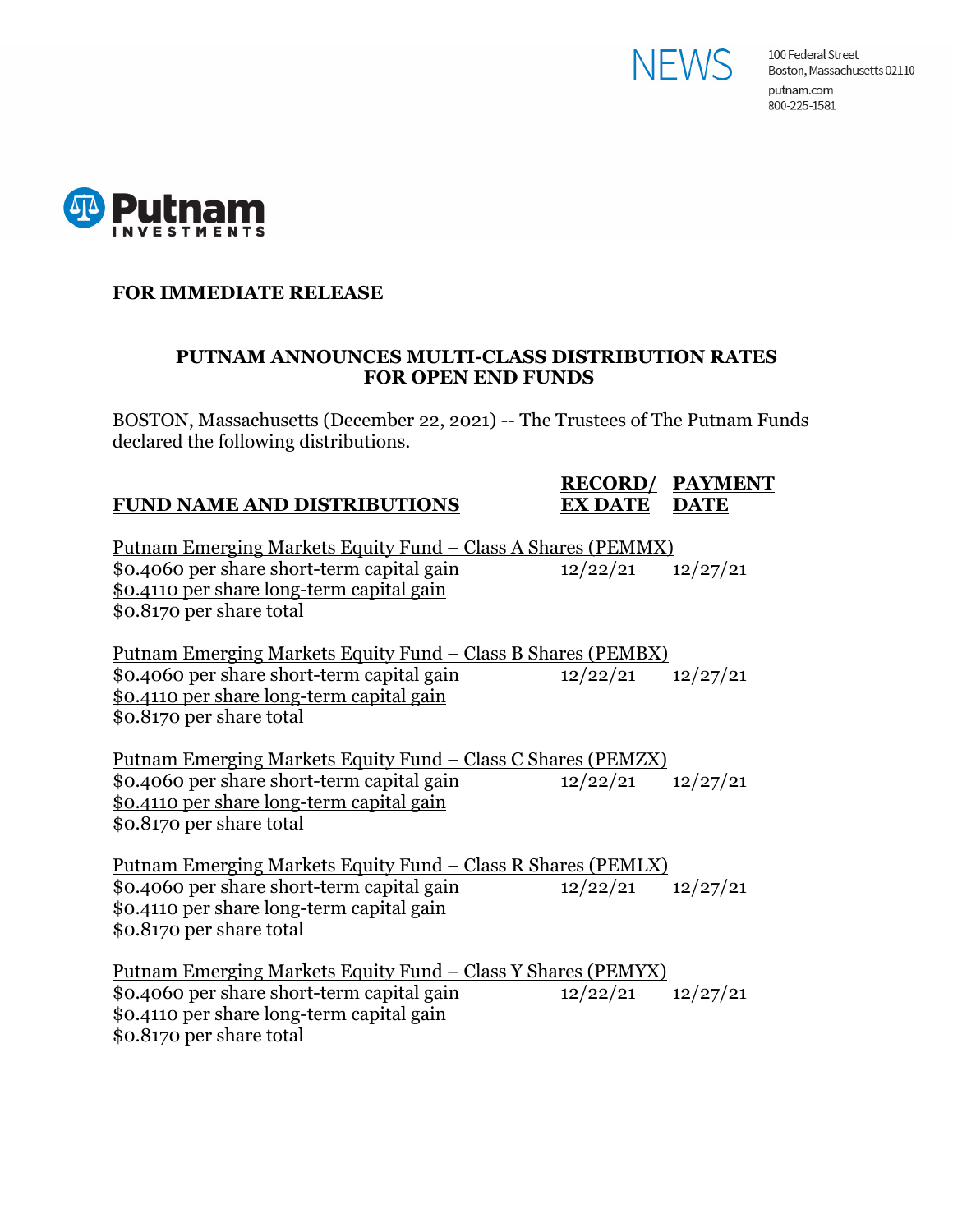

| <u>Emerging Markets Equity Fund – Class R6 Shares (PEMQX)</u>             |                       |          |
|---------------------------------------------------------------------------|-----------------------|----------|
| \$0.4060 per share short-term capital gain                                | 12/22/21              | 12/27/21 |
| \$0.4110 per share long-term capital gain                                 |                       |          |
| \$0.8170 per share total                                                  |                       |          |
|                                                                           |                       |          |
|                                                                           |                       |          |
| <u> Putnam Focused International Equity Fund - Class A Shares (PGIAX)</u> |                       |          |
| \$1.1980 per share short-term capital gain                                | 12/22/21              | 12/27/21 |
| \$4.1360 per share long-term capital gain                                 |                       |          |
| \$5.3340 per share total                                                  |                       |          |
|                                                                           |                       |          |
| <u> Putnam Focused International Equity Fund - Class B Shares (PGIVX)</u> |                       |          |
| \$1.1980 per share short-term capital gain                                | $12/22/21$ $12/27/21$ |          |
| \$4.1360 per share long-term capital gain                                 |                       |          |
| \$5.3340 per share total                                                  |                       |          |
|                                                                           |                       |          |
| Putnam Focused International Equity Fund - Class C Shares (PGIEX)         |                       |          |
| \$1.1980 per share short-term capital gain                                | 12/22/21              | 12/27/21 |
| \$4.1360 per share long-term capital gain                                 |                       |          |
| \$5.3340 per share total                                                  |                       |          |
|                                                                           |                       |          |
| <u> Putnam Focused International Equity Fund - Class R Shares (PGIOX)</u> |                       |          |
| \$1.1980 per share short-term capital gain                                | 12/22/21              | 12/27/21 |
| \$4.1360 per share long-term capital gain                                 |                       |          |
| \$5.3340 per share total                                                  |                       |          |
|                                                                           |                       |          |
| Putnam Focused International Equity Fund - Class Y Shares (PGILX)         |                       |          |
| \$1.1980 per share short-term capital gain                                | $12/22/21$ $12/27/21$ |          |
| \$4.1360 per share long-term capital gain                                 |                       |          |
| \$5.3340 per share total                                                  |                       |          |
|                                                                           |                       |          |
| Putnam Focused International Equity Fund - Class R6 Shares (PGWTX)        |                       |          |
| \$1.1980 per share short-term capital gain                                | 12/22/21              | 12/27/21 |
| \$4.1360 per share long-term capital gain                                 |                       |          |
| \$5.3340 per share total                                                  |                       |          |
|                                                                           |                       |          |
| Putnam Global Health Care Fund - Class A Shares (PHSTX)                   |                       |          |
| \$0.2730 per share investment income                                      | $12/22/21$ $12/27/21$ |          |
| \$3.1030 per share short-term capital gain                                |                       |          |
| \$4.2230 per share long-term capital gain                                 |                       |          |
| \$7.5990 per share total                                                  |                       |          |
|                                                                           |                       |          |
| <u> Putnam Global Health Care Fund - Class B Shares (PHSBX)</u>           |                       |          |
| \$0.1020 per share investment income                                      | $12/22/21$ $12/27/21$ |          |
| \$3.1030 per share short-term capital gain                                |                       |          |
| \$4.2230 per share long-term capital gain                                 |                       |          |
| \$7.4280 per share total                                                  |                       |          |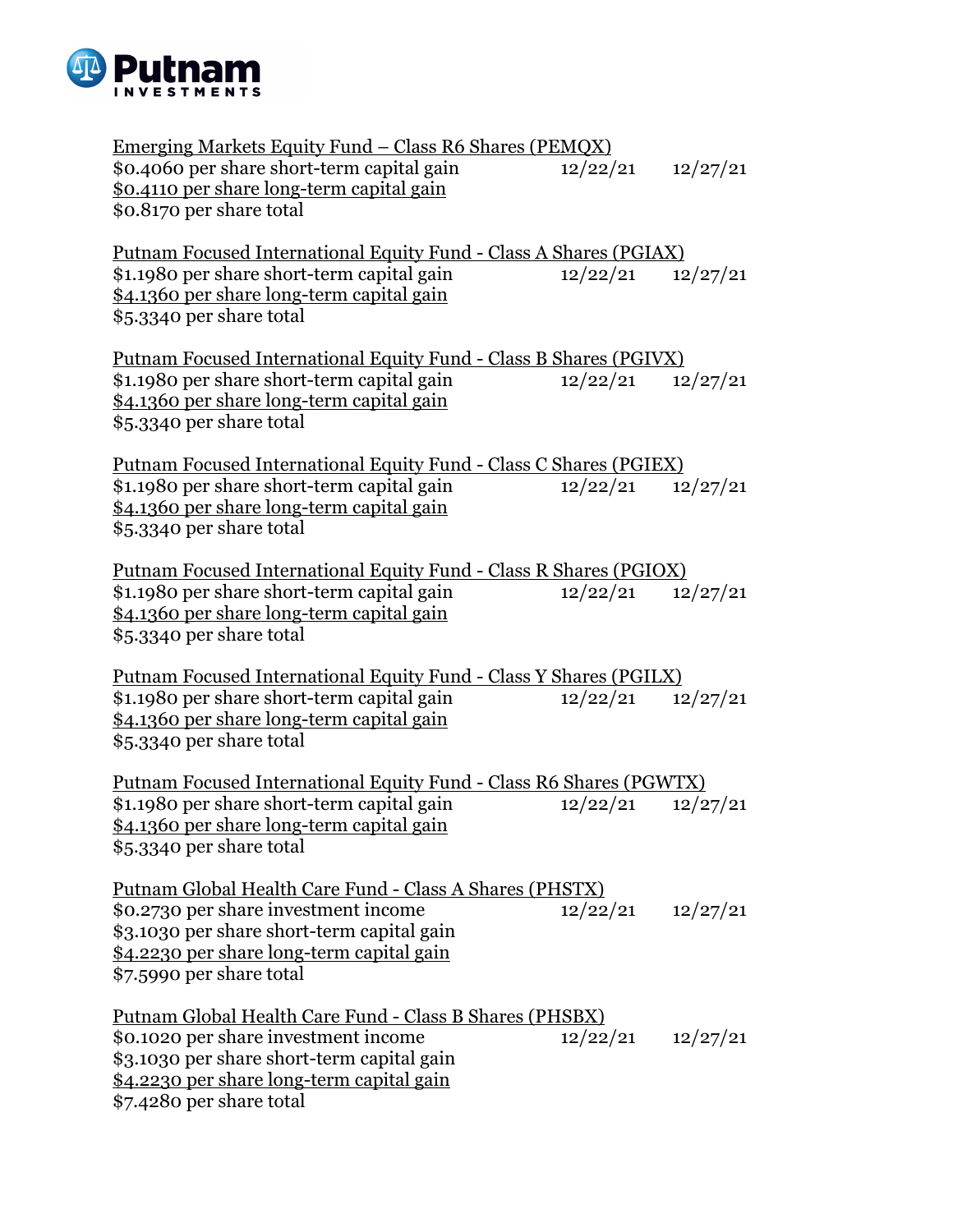

| Putnam Global Health Care Fund - Class C Shares (PCHSX)         |                       |          |
|-----------------------------------------------------------------|-----------------------|----------|
| \$3.1030 per share short-term capital gain                      | 12/22/21              | 12/27/21 |
| \$4.2230 per share long-term capital gain                       |                       |          |
| \$7.3260 per share total                                        |                       |          |
|                                                                 |                       |          |
| Putnam Global Health Care Fund - Class R Shares (PHSRX)         |                       |          |
| \$0.0640 per share investment income                            | 12/22/21              | 12/27/21 |
| \$3.1030 per share short-term capital gain                      |                       |          |
| \$4.2230 per share long-term capital gain                       |                       |          |
| \$7.3900 per share total                                        |                       |          |
|                                                                 |                       |          |
|                                                                 |                       |          |
| Putnam Global Health Care Fund - Class Y Shares (PHSYX)         |                       |          |
| \$0.4350 per share investment income                            | 12/22/21              | 12/27/21 |
| \$3.1030 per share short-term capital gain                      |                       |          |
| \$4.2230 per share long-term capital gain                       |                       |          |
| \$7.7610 per share total                                        |                       |          |
|                                                                 |                       |          |
| Putnam Global Health Care Fund - Class R6 Shares (PGHAX)        |                       |          |
| \$0.4950 per share investment income                            | 12/22/21              | 12/27/21 |
| \$3.1030 per share short-term capital gain                      |                       |          |
| \$4.2230 per share long-term capital gain                       |                       |          |
| \$7.8210 per share total                                        |                       |          |
|                                                                 |                       |          |
| <u> Putnam Global Technology Fund - Class A Shares (PGTAX)</u>  |                       |          |
| \$5.3100 per share short-term capital gain                      | 12/22/21              | 12/27/21 |
| \$7.2630 per share long-term capital gain                       |                       |          |
| \$12.5730 per share total                                       |                       |          |
|                                                                 |                       |          |
| <u> Putnam Global Technology Fund - Class C Shares (PGTDX)</u>  |                       |          |
| \$5.3100 per share short-term capital gain                      | 12/22/21              | 12/27/21 |
| \$7.2630 per share long-term capital gain                       |                       |          |
|                                                                 |                       |          |
| \$12.5730 per share total                                       |                       |          |
|                                                                 |                       |          |
| <u> Putnam Global Technology Fund - Class R Shares (PTTEX)</u>  |                       |          |
| \$5.3100 per share short-term capital gain                      | 12/22/21              | 12/27/21 |
| \$7.2630 per share long-term capital gain                       |                       |          |
| \$12.5730 per share total                                       |                       |          |
|                                                                 |                       |          |
| <u> Putnam Global Technology Fund - Class Y Shares (PGTYX)</u>  |                       |          |
| \$5.3100 per share short-term capital gain                      | $12/22/21$ $12/27/21$ |          |
| \$7.2630 per share long-term capital gain                       |                       |          |
| \$12.5730 per share total                                       |                       |          |
|                                                                 |                       |          |
| <u> Putnam Global Technology Fund - Class R6 Shares (PTTEX)</u> |                       |          |
| \$5.3100 per share short-term capital gain                      | 12/22/21              | 12/27/21 |
| \$7.2630 per share long-term capital gain                       |                       |          |
| \$12.5730 per share total                                       |                       |          |
|                                                                 |                       |          |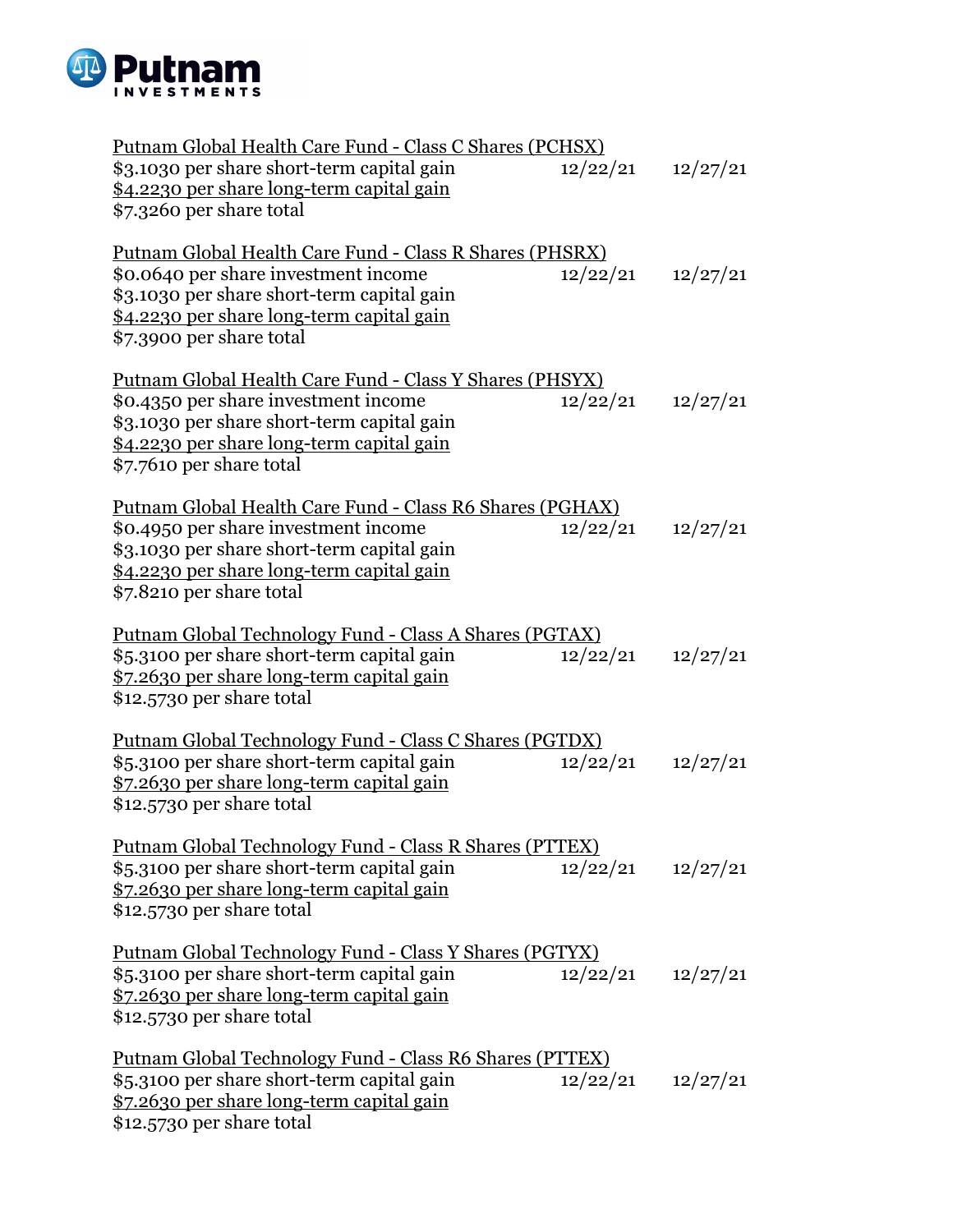

| <u>Putnam High Yield Fund- Class A Shares (PHYIX)</u><br>\$0.0210 per share investment income(a)                                                                       | 12/22/21              | 12/27/21 |
|------------------------------------------------------------------------------------------------------------------------------------------------------------------------|-----------------------|----------|
| Putnam High Yield Fund - Class B Shares (PHYBX)<br>\$0.0170 per share investment income                                                                                | 12/22/21              | 12/27/21 |
| Putnam High Yield Fund - Class C Shares (PHYLX)<br>\$0.0180 per share investment income                                                                                | 12/22/21              | 12/27/21 |
| Putnam High Yield Fund - Class M Shares (PHYMX)<br>\$0.0200 per share investment income                                                                                | 12/22/21              | 12/27/21 |
| <u> Putnam High Yield Fund – Class R Shares (PFJAX)</u><br>\$0.0200 per share investment income                                                                        | 12/22/21              | 12/27/21 |
| Putnam High Yield Fund - Class Y Shares (PHAYX)<br>\$0.0220 per share investment income                                                                                | 12/22/21              | 12/27/21 |
| <u> Putnam High Yield Fund – Class R6 Shares (PHYUX)</u><br>\$0.0230 per share investment income                                                                       | 12/22/21              | 12/27/21 |
| <u> Putnam Income Fund – Class A Shares (PINCX)</u><br>\$0.0120 per share investment income (a)<br>\$0.1040 per share extra taxable income<br>\$0.1160 per share total | 12/22/21              | 12/27/21 |
| Putnam Income Fund - Class B Shares (PNCBX)<br>\$0.0080 per share investment income<br>\$0.1040 per share extra taxable income<br>\$0.1120 per share total             | 12/22/21              | 12/27/21 |
| Putnam Income Fund - Class C Shares (PUICX)<br>\$0.0080 per share investment income<br>\$0.1040 per share extra taxable income<br>\$0.1120 per share total             | $12/22/21$ $12/27/21$ |          |
| Putnam Income Fund - Class M Shares (PNCMX)<br>\$0.0110 per share investment income<br><u>\$0.1040 per share extra taxable income</u><br>\$0.1150 per share total      | 12/22/21              | 12/27/21 |
| Putnam Income Fund - Class R Shares (PIFRX)<br>\$0.0110 per share investment income<br>\$0.1040 per share extra taxable income<br>\$0.1150 per share total             | 12/22/21              | 12/27/21 |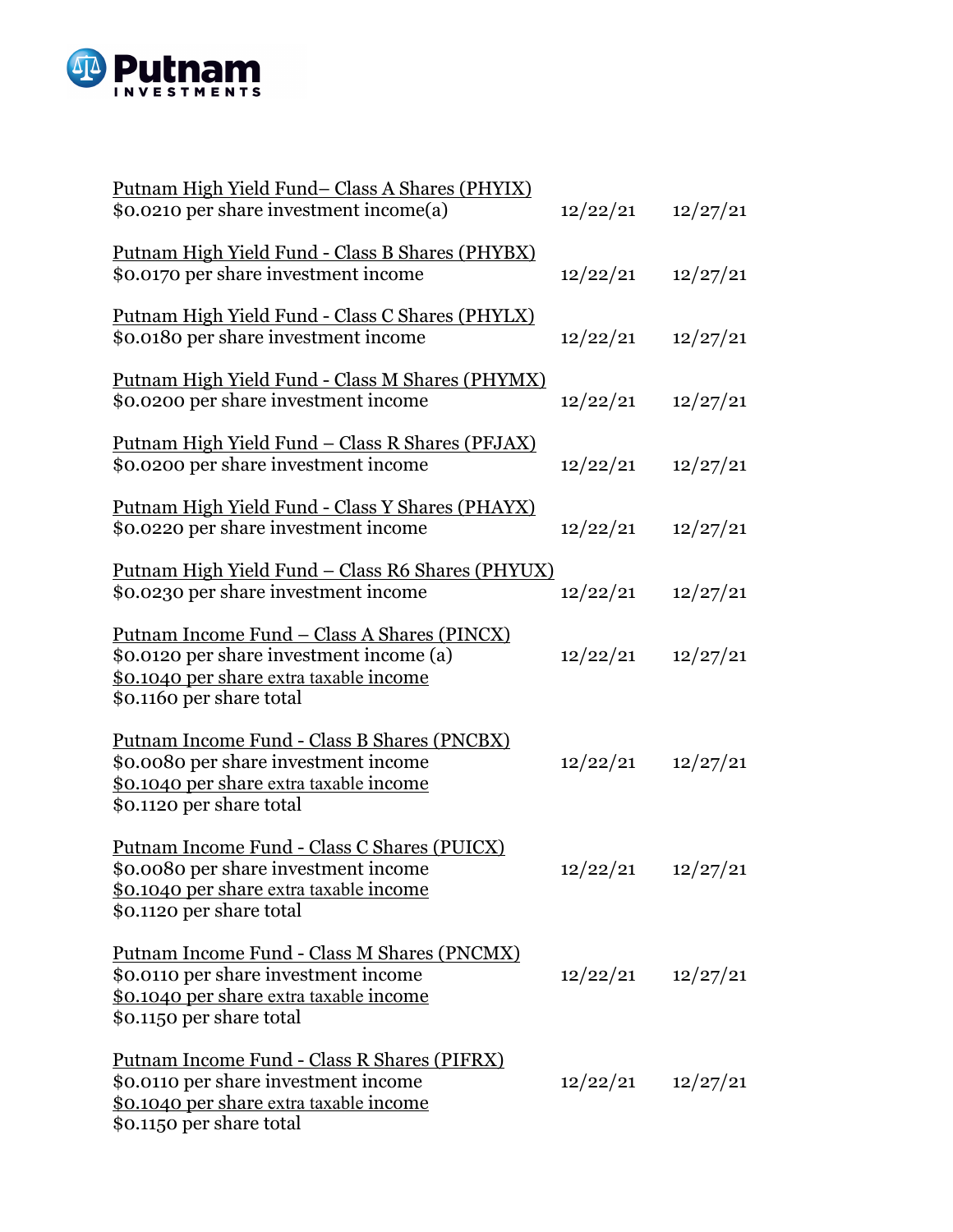

| <u> Putnam Income Fund - Class Y Shares (PNCYX)</u><br>\$0.0130 per share investment income<br>\$0.1040 per share extra taxable income<br>\$0.1170 per share total                                                                              | 12/22/21              | 12/27/21 |
|-------------------------------------------------------------------------------------------------------------------------------------------------------------------------------------------------------------------------------------------------|-----------------------|----------|
| Putnam Income Fund - Class R5 Shares (PINFX)<br>\$0.0140 per share investment income<br>\$0.1040 per share extra taxable income<br>\$0.1180 per share total                                                                                     | 12/22/21              | 12/27/21 |
| Putnam Income Fund - Class R6 Shares (PINHX)<br>\$0.0140 per share investment income<br>\$0.1040 per share extra taxable income<br>\$0.1180 per share total                                                                                     | $12/22/21$ $12/27/21$ |          |
| <u> Putnam International Capital Opportunities Fund - Class A Shares (PNVAX)</u><br>\$0.6030 per share investment income<br>\$1.5780 per share short-term capital gain<br>\$3.4690 per share long-term capital gain<br>\$5.6500 per share total | $12/22/21$ $12/27/21$ |          |
| <u> Putnam International Capital Opportunities Fund - Class B Shares (PVNBX)</u><br>\$0.1380 per share investment income<br>\$1.5780 per share short-term capital gain<br>\$3.4690 per share long-term capital gain<br>\$5.1850 per share total | 12/22/21              | 12/27/21 |
| Putnam International Capital Opportunities Fund - Class C Shares (PUVCX)<br>\$0.1970 per share investment income<br>\$1.5780 per share short-term capital gain<br>\$3.4690 per share long-term capital gain<br>\$5.2440 per share total         | 12/22/21              | 12/27/21 |
| Putnam International Capital Opportunities Fund - Class R Shares (PICRX)<br>\$0.4820 per share investment income<br>\$1.5780 per share short-term capital gain<br>\$3.4690 per share long-term capital gain<br>\$5.5290 per share total         | 12/22/21              | 12/27/21 |
| <u> Putnam International Capital Opportunities Fund - Class Y Shares (PIVYX)</u><br>\$0.7340 per share investment income<br>\$1.5780 per share short-term capital gain<br>\$3.4690 per share long-term capital gain<br>\$5.7810 per share total | 12/22/21              | 12/27/21 |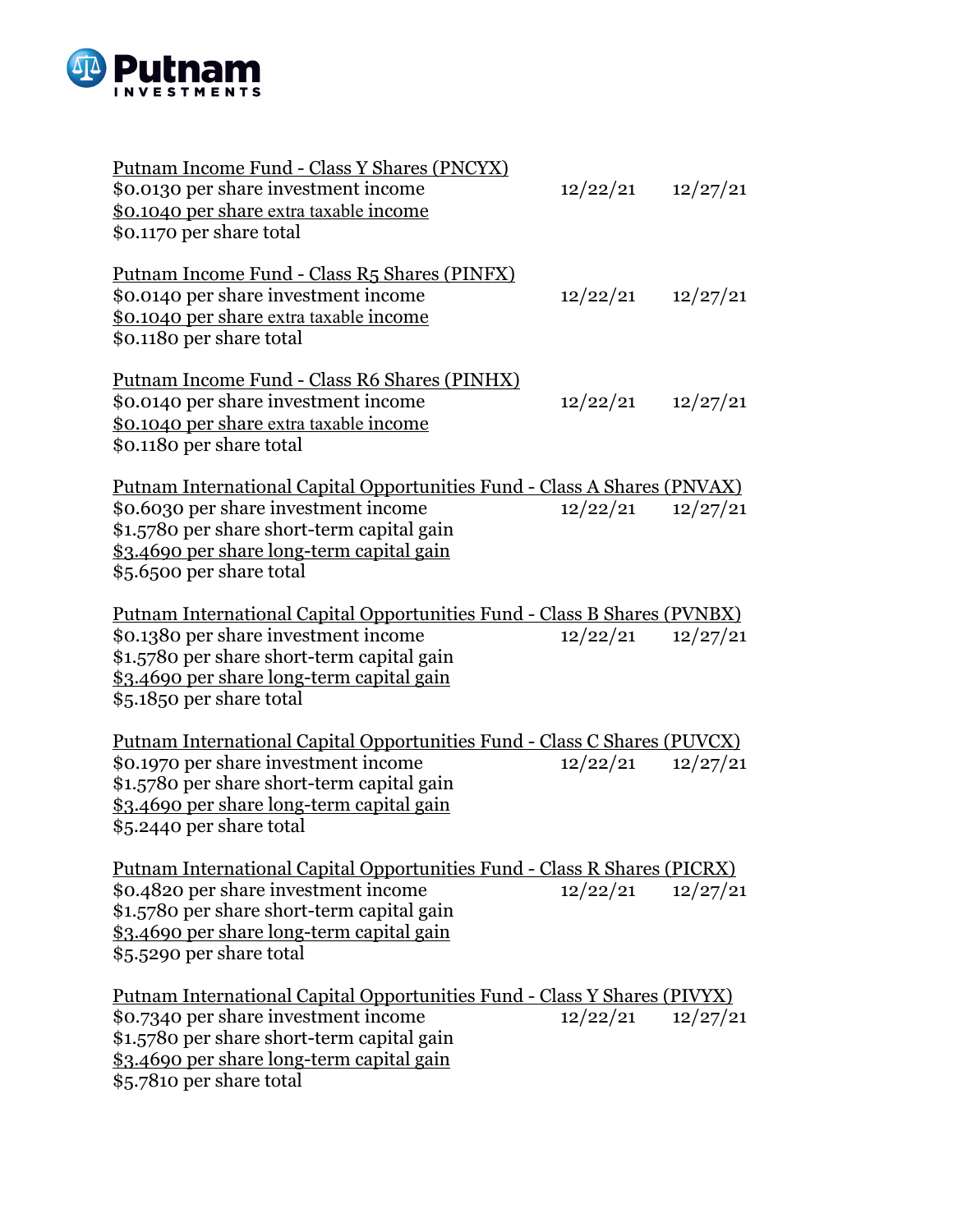

| Putnam International Capital Opportunities Fund - Class R6 Shares (PNVAX) |                       |          |
|---------------------------------------------------------------------------|-----------------------|----------|
| \$0.7930 per share investment income                                      | 12/22/21              | 12/27/21 |
| \$1.5780 per share short-term capital gain                                |                       |          |
| \$3.4690 per share long-term capital gain                                 |                       |          |
| \$5.8400 per share total                                                  |                       |          |
| <u> Putnam International Equity Fund - Class A Shares (POVSX)</u>         |                       |          |
| \$0.4100 per share investment income                                      | 12/22/21              | 12/27/21 |
| \$1.6210 per share short-term capital gain                                |                       |          |
| \$1.5590 per share long-term capital gain                                 |                       |          |
| \$3.5900 per share total                                                  |                       |          |
| <u> Putnam International Equity Fund - Class B Shares (POVBX)</u>         |                       |          |
| \$0.1580 per share investment income                                      | 12/22/21              | 12/27/21 |
| \$1.6210 per share short-term capital gain                                |                       |          |
| \$1.5590 per share long-term capital gain                                 |                       |          |
| \$3.3380 per share total                                                  |                       |          |
| <u> Putnam International Equity Fund - Class C Shares (PIGCX)</u>         |                       |          |
| \$0.1440 per share investment income                                      | $12/22/21$ $12/27/21$ |          |
| \$1.6210 per share short-term capital gain                                |                       |          |
| \$1.5590 per share long-term capital gain                                 |                       |          |
| \$3.3240 per share total                                                  |                       |          |
| Putnam International Equity Fund - Class R Shares (PIERX)                 |                       |          |
| \$0.3340 per share investment income                                      | 12/22/21              | 12/27/21 |
| \$1.6210 per share short-term capital gain                                |                       |          |
| \$1.5590 per share long-term capital gain                                 |                       |          |
| \$3.5140 per share total                                                  |                       |          |
| Putnam International Equity Fund - Class Y Shares (POVYX)                 |                       |          |
| \$0.4880 per share investment income                                      | 12/22/21              | 12/27/21 |
| \$1.6210 per share short-term capital gain                                |                       |          |
| \$1.5590 per share long-term capital gain                                 |                       |          |
| \$3.6680 per share total                                                  |                       |          |
| Putnam International Equity Fund - Class R5 Shares (POVDX)                |                       |          |
| \$0.4990 per share investment income                                      | $12/22/21$ $12/27/21$ |          |
| \$1.6210 per share short-term capital gain                                |                       |          |
| \$1.5590 per share long-term capital gain                                 |                       |          |
| \$3.6790 per share total                                                  |                       |          |
| <u> Putnam International Equity Fund - Class R6 Shares (POVEX)</u>        |                       |          |
| \$0.5300 per share investment income                                      | $12/22/21$ $12/27/21$ |          |
| \$1.6210 per share short-term capital gain                                |                       |          |
| \$1.5590 per share long-term capital gain                                 |                       |          |
| \$3.7100 per share total                                                  |                       |          |